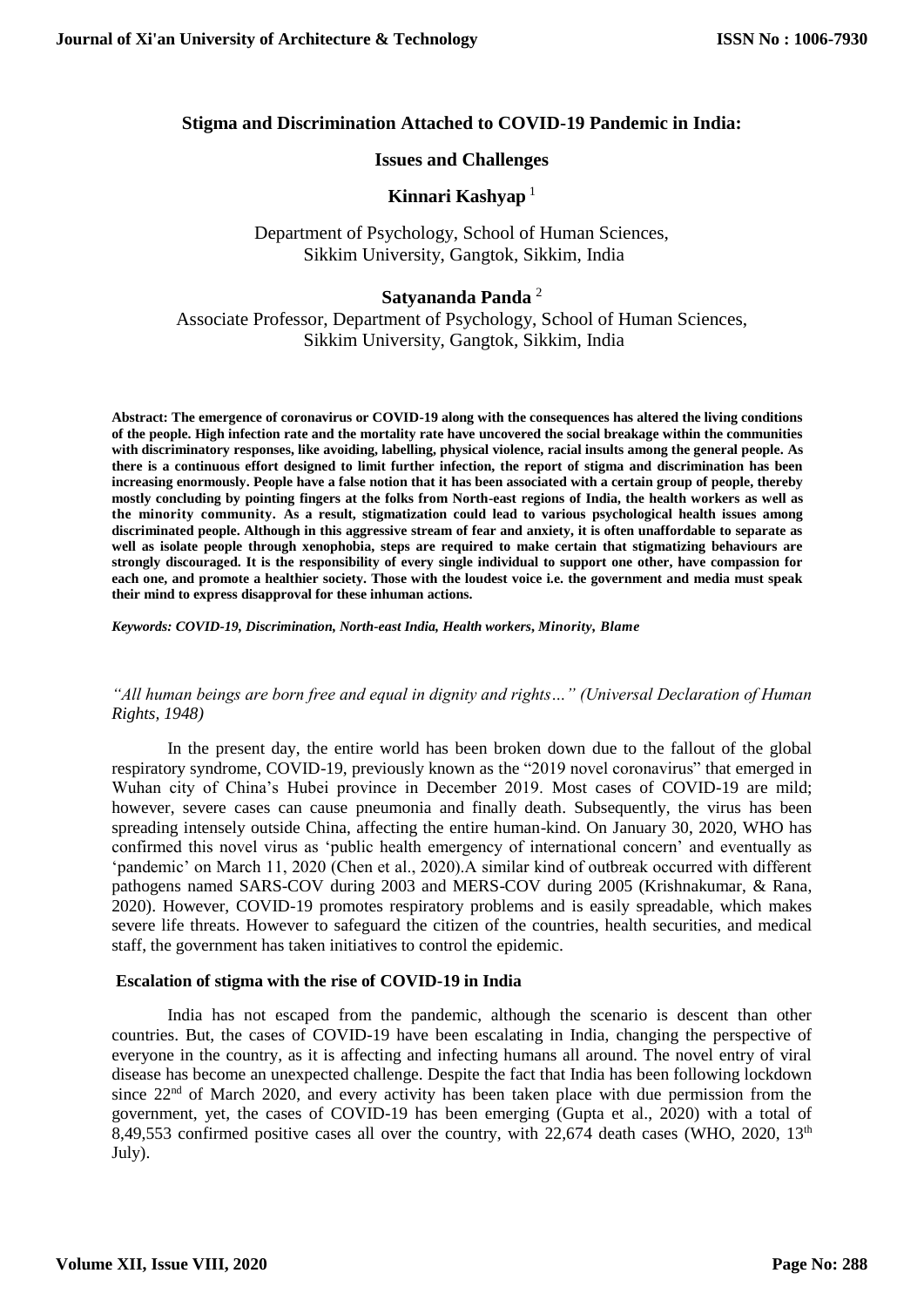COVID-19 has uncovered the social breakage within the communities with discriminatory responses (Devakumar et al., 2020), as people have misinterpreted the social distancing measures taken to control the spread and marked it as social discrimination (NIMHANS, 2020). Therefore, it can be said that this outbreak has created fear, confusion, and anxiety among the general people. As there is a continuous effort designed to limit further infection, the report of stigma and discrimination has been increasing enormously.

#### **Social stigma in the context of disease outbreak**

However, stigma can be said to occur when society labels someone as undesirable. Stigma involves three elements: ignorance (lack of knowledge), prejudice (negative attitude), and discrimination (unfair treatment of people based on race, race, age, and gender) (Thornicroft et al., 2007). However, social stigma in the view of health could be defined from a different perspective.

Stigma during the outbreak of a contagious disease is to assign blame to the other people. People are trying to respond to certain questions: "where did the virus come from?" and "How the disease is spreading?" Consequently, people are trying to create an illusory correlation between "us" (uninfected) and "them" (infected) (John Hopkins Centre for Health Security, 2020). Social stigma in the context of disease outbreak is the "negative association between a person or group of people who share certain characteristics and a specific disease" which can also be regarded as a racial stigma. Due to the perceived link with the disease, people are often labelled, stereotyped, discriminated and treated separately, thereby provoking social stigma and discrimination against a certain ethnic group of people in India i.e. people among the North-east region are being targeted for the epidemic, infectious people as well as the health care professionals (WHO, 2020).

#### **Why are people blaming "Outsiders" for the contagion?**

It is comprehensible that the intensity of stigma is found to be related to three factors: the disease is new with many unknown factors, people are afraid of the unknown, it is easy to associate fear with others (WHO, 2020). Psychologically, it could be seen that alteration of the living environment facilitates people to feel unsafe, uneasy, and anxious (Shigemura et al., 2019). With a high infection rate and mortality rate, individuals are found to worry about COVID-19 (Lin, 2020). Fear is often the breeding floor for hatred, stigma, and discrimination. With a high level of fear, individuals may not think clearly and rationality to COVID-19. However, the World Health Organisation's Director of Global Infectious Hazard Preparedness said that "Fear and stigma go together and when people fear; they tend to stigmatize some groups" (Ren et al., 2020)

While people lack knowledge regarding the root of the pandemic, and uncertainty about the disease rumours and negative attitudes often flourish. People have a false notion that it has been associated with a certain group of people. Additionally, pointing fingers at others for the mysterious illness makes people feel more comfortable. People with different nations, ethnicity, and religion are often considered outsiders. They are historically been accused of spreading germs, and as a result, become the easy target (Markel & Stern, 2002). Earlier studies have shown how causal factors for a contagious disease have been related to a group of people. During 2009 H1N1 epidemic, the Mexicans and Hispanics were blamed for the spreading of "swine-flu" (Schoch-Spana et al., 2010), during 1980s people blamed Haitians for the extensive spread of AIDS, regardless of knowing the fact that the disease spreads through specific behaviour and not through particular kind of people (Farmer, 2006) and Typhoid Mary was not only blamed for spreading infection among people but also the whole working-class Irish immigrants were identified guilty (Leavitt, 1996). These examples would show the way to recognize why and how the people of China and especially people from the Northeast region of India which resembles people from China as well as the frontline health workers and staffs are being targeted and unfairly charged of the swelling of COVID 19.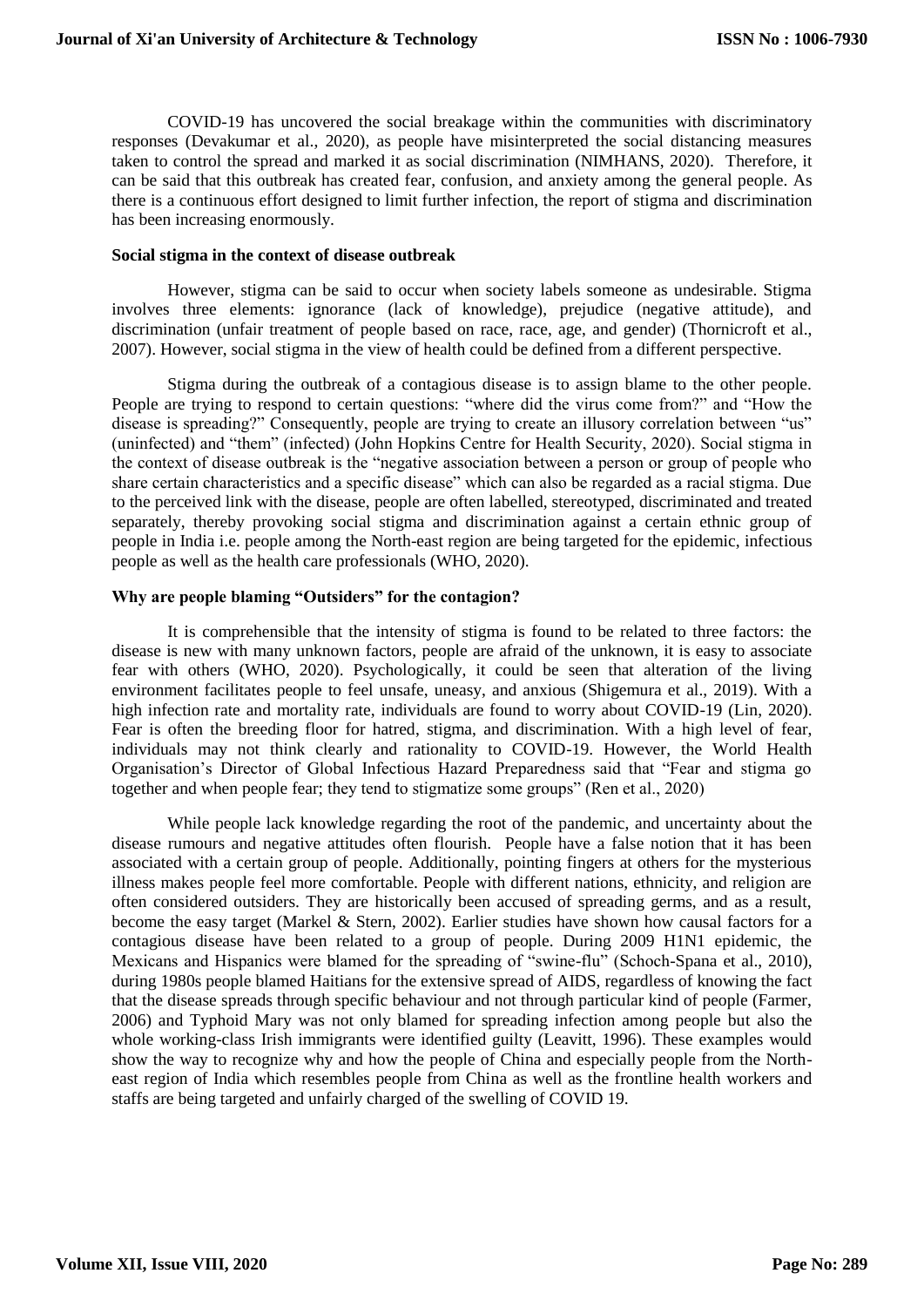#### **Two-factor theory of sigma**

A sense of social contamination is found to be a part of COVID-19. However, people are capable of thoughtful and immediate emotional reaction to stigma. Pryor and Reeder (1993) characterized that contamination reaction is associated with an automatic negative effect, which is an associative process where negative affects springs from various ideas related to stigma, for instance, based on prior negative experiences. The automatic negative effect characterizes the initial reactions to stigma. The negative effect could be activated by any person, thing, or disease to which stigma is associated such as illness, death, and out-groups. However, negative reactions that people have while communicating or contacting with stigmatized people, may arise due to the fear of negative affect being associated with self. Moreover, those people who are connected or affiliated with the stigmatized people also feel the burden of stigma. Due to this reason, unaffected people might often become evident for aversion related to COVID-19 or related diseases. The immediate and automatic reactions have developed through learning and evolved in human beings. People, therefore, learn culturally held association with a label. For example, people repeatedly associate HIV disease with homosexual behaviours. However, with time, resources, and motivation this initial negative reaction could be adjusted leading to less negative reactions. Lieberman et al., (2002) described the automatic system as behaviour in accordance with the connectionist model, thereby theorizing that it is associated with motor function or schema that elicits overt behaviour such as avoidance.

The controlled or thoughtful reactions or rule-based system on the other hand involves conscious deliberation of overt behaviour as well as products of the automatic system. People may automatically consider whether or not the person is needed to be avoided or stigmatized, thereby reflecting the appropriate emotional reactions (Pryor et al., 2004).

#### **Indian Minorities Fighting Social Stigma during COVID-19**

The outbreak of coronavirus in India has presented yet another opportunity to launch a fresh attack on minorities especially the Muslim community. Physical, verbal, and psychological warfare is being waged against the people of the community, pushing further their ostracization in Indian society. Violent attacks on Muslims perceived to be carriers of the virus have been reported from different parts of India. There have been reports of meetings in gated communities discussing the prohibition on Muslims being allowed in. Elsewhere, gangs of youth have been manning the entry points of villages to prevent the entry of Muslims. Muslim vendors were also pressurized to stop selling on the streets.

There has been a sudden surge in Islamophobic hashtags and posts on different social media platforms accusing Muslims of purposefully spreading the virus. A new term, 'corona jihad', has been coined to describe this conspiracy. Videos showing Muslims spitting on vegetables and fruit, licking plates, and smearing surfaces with their saliva are being circulated widely (Apoorvanand, 2020).

Table 1 *Forms of stigma identified towards the Minority community*

*Forms of social stigma identified:*

- 1. Naming Muslim community as corona Jihad
- 2. Blaming the Muslim community for spreading of the virus
- 3. Avoiding people with the Muslim religion
- 4. Avoiding people coming in contact with Muslim people
- 5. Not allowing women with the Muslim religion to enter the hospital
- 6. Blame and exclusion resulting in suicide
- 7. Physical violence (beating, and pelting stones)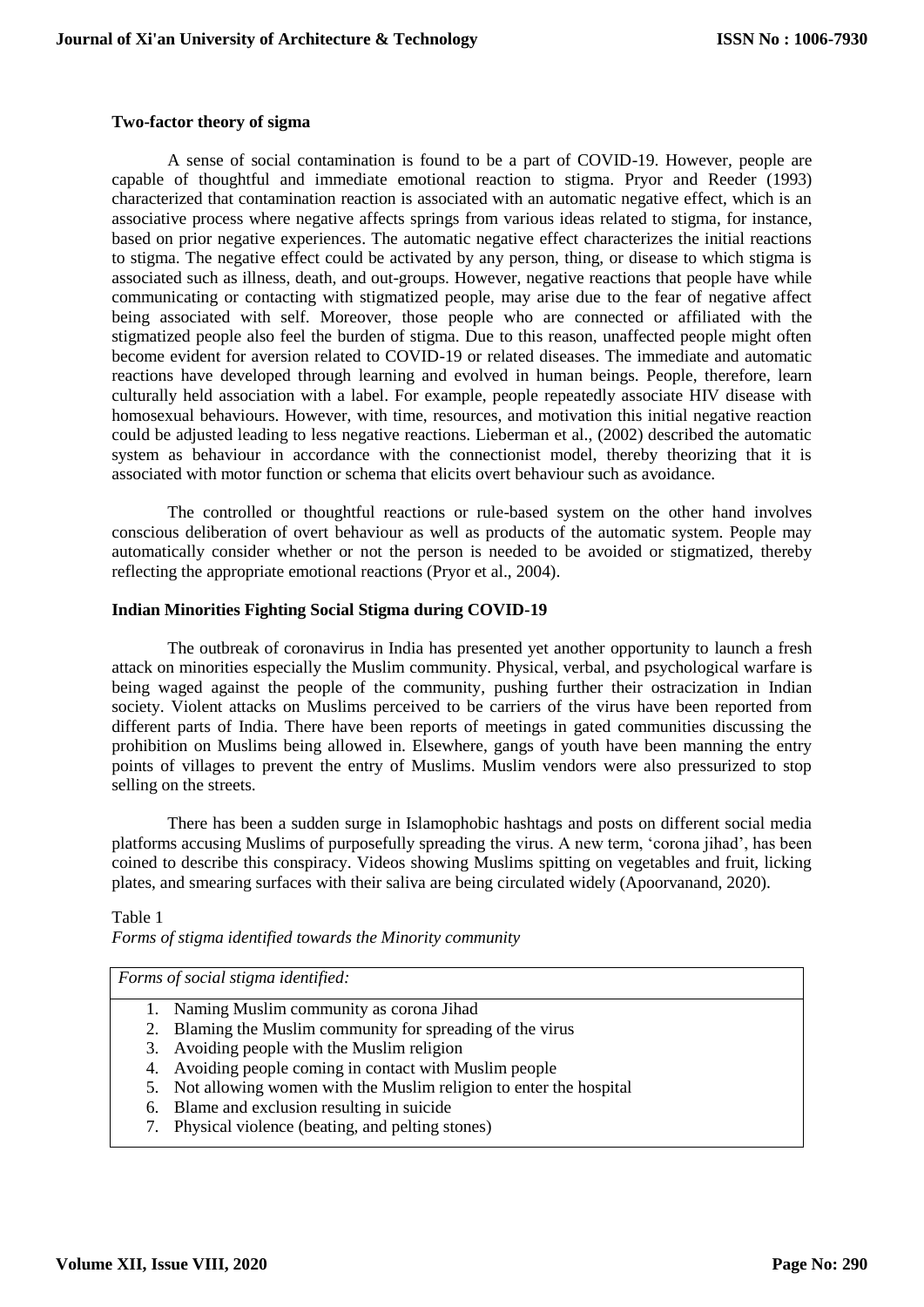#### **Why North-east people of India are battling social stigma amid global pandemic?**

"The North East is where India looks less and less India and more and more like the highlands of southeast Asia" (Bhaumik, 2009, p. 259). The North-east of India encompasses eight states – Arunachal Pradesh, Assam, Manipur, Meghalaya, Mizoram, Nagaland, Sikkim, and Tripura. The region is the mosaic of plenteous tribal communities, linguistics and food habits, and ethnic identities. North-east regions of India trace their lineage to South East Asia, by means of acculturation between them. On the other hand, the narrow corridor, known as Chicken's Neck, is separating the region from the mainland with a width of 20km. (Hazarika, 2011). This thin stretch of land may be considered as the Mongoloid Laxman Rekha, which may be understood as the racial boundary for the Mongoloid Indians to experience discrimination, and racial abuse in other parts of India (Samson, 2017).

Therefore, there is a tendency among many Indians outside the north-east who distinguishes the region to be subjugated by the Mongoloid features, associate Mongoloid Indians with Chinese. Furthermore, the "North-East" is unsympathetically related to oriental (eastern) look and hence racialized (Thounaojam, 2012). Furthermore, north-easterners studying and working in the mainland India often face racism from their peers or co-workers and end up with questions such as "Is your home state a part of India?" considering to be outsiders (Bhutia, 2020, April 1st). In this sense, it can be rightly winded up by saying that the north-east region does not contribute to any common "collective consciousness" (Barua, 2007).

However, as we have seen the world to slip into the dark ages, thereby, allowing the innate xenophobia, racism, and discrimination to surface at the face of the ongoing pandemic against Mongoloid looking people living across the country. The reason for the attack might be due to the origin of the Virus. Since North-easters resembles the Mongoloid features, a large number of people from mainland India associate them as outsiders and fear that they spread the infections. The Rights and Risks Analysis Group (RRAG), has reported 22 cases of racial discrimination from 7th February to 25th March 2020. Mongoloid Indians are mocked and abused over and over again and apart from verbal abuse with names such as "chinky", "chini", "Chinese", Hakka noodles, etc. (Samson, 2017), currently, they are being called "coronavirus" "Wuhanvirus". Therefore, during the COVID-19 pandemic, the North-east region and its inhabitants turn out to be an easy target. As a result, northeast people were spat on and forcibly quarantined despite showing no symptoms of COVID-19, compelled to leave apartments, forced to depart from the restaurants to make others feel secured and nobody wishes to share the public transportation due to their looks. The act of racial discrimination has also taken place in educational institutions such as TISS and NCERT. Ideas and reports of Stigmatization are also shown through social media (NIMHANS, 2020).

#### **Incidents of racism against the North-east people during COVID-19 in India**

Since discriminations and ignorance during the time of the pandemic are directed towards north-east people based on their race, features, and ethnic origin impairing the recognition, human rights, and fundamental freedom, social discrimination could be also called racism.For a couple of months, several incidents of racial attacks towards north-east people have been reported from different parts of the country, as the number of coronavirus cases is ever-increasing.

On 23rd of March, 2020 a television personality Meiyang Chang reported that two-man passed racial comments by screaming "corona". He wanted to scream back but didn't see any point as he thought to be an act of stupidity and ignorance. Although he was hurtful, he tried to be optimistic. Moreover, few of the students from Nagaland were forced to leave their rented apartment in Kolkata. Likewise, a woman was seen covering her face seeing a girl from Mizoram in Pune mall. The women also showed rude gestures and when asked if anything was wrong the woman shouted aloud, making the girl embarrassed enough to leave the mall immediately. Similarly, it was reported that Cathy Chakhesang and eight others from the state of Nagaland were quarantined in Allahabad, Gujrat as it has complained that they could spread coronavirus because of their Chinese look. However, none of them had shown any of the symptoms. Moreover, a Manipuri woman was called an outsider by a middle-aged man in a grocery (Jha, 2020, March 24).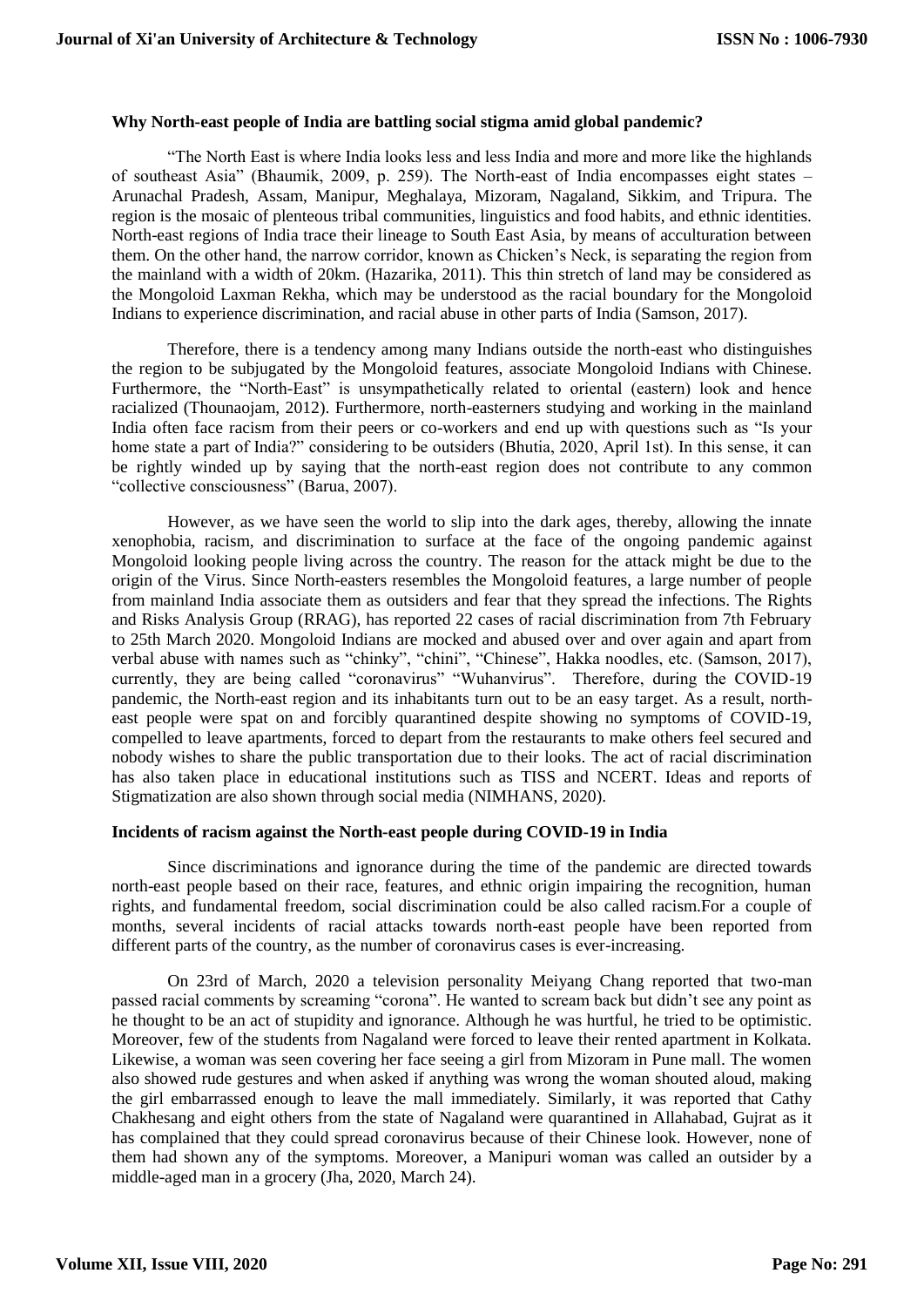Students in Kolkata from North-east were also allegedly attacked and beaten by their neighbours and were threatened to be killed and chopped off. They screamed at them saying "go corona go" (Sirur, 2020, 25 March). Another case of discrimination was reported on March 16, 2020, by Rinzin Dorjee (suffering from cancer), and his daughter, where their entry to society in Mumbai was denied as the inhabitants thought they were Chinese and were infected by a coronavirus (Dixit, 2020, 28 March). It was reported that a man on bike argued with a Manipuri woman in Delhi, in so doing, he shouted "Chinese coronavirus coming" and fled away. The man has been arrested under section 509 of the Indian Penal Code due to the act of insulting women's humbleness (Deori, 2020, 8th April).

It's very disheartening to see college/university students discriminating North-east students and labelling them as Coronavirus. A student, Noihrit Gogoi, from Delhi University, has reported that ever since the cases of coronavirus have been reported, racism was escalated. Students openly called them Coronavirus. Another student Reema has reported that she along with her friends were thrown water balloon in the metro station by three men. People were blaming them for shamelessly walking around spreading coronavirus (Beny, 2020, 10th March). The incidences were not isolated, rather, it reflects and highlights the deep-rooted racist mentality among the Indian people that sets fire to such abuses, harassments, and discrimination.

#### Table 2

|  |  | Forms of stigma identified towards people of North-east India |  |
|--|--|---------------------------------------------------------------|--|
|  |  |                                                               |  |

Forms of social stigma identified:

- 1. Blaming northeasters for spreading of the virus
- 2. Using racial insults
- 3. Saying North-eastern people to go back
- 4. Avoiding grocery shops
- 5. Labelling them as outsiders

Forms of racism called micro-aggression (beliefs, behaviours or words that corresponds to hostile racial insults) identified:

- 1. Referring to North-east people as Coronavirus
- 2. Walking away from north-east people in the grocery shops
- 3. Refusing to seat/ share public transportation
- 4. Pulling a mask/scarf when near to a north-eastern person
- 5. Keeping social distance from people from the North-east region
- 6. Asking if north-east is a part of India
- 7. Physical violence (beating)

### **Why Health professionals are discriminated against by the local public in India?**

Frontline health workers treating infected patients are now seriously facing social stigma and discrimination. Those health workers are exposed and are in direct contact with the confirmed and suspected cases, and are vulnerable to infections. The general population is quarantined for a long period, as a result, may develop a collective sense of hysteria, fear, and anxiety towards the hospital workers. Therefore, people are now distancing from the doctors and staff due to the fear of getting infected from them. Health professionals are harassed and chased away by their landlords, spending their nights on the street and are beaten up by the local people (NIMHANS, 2020). Many doctors have been sharing their pain on social media seeking help under the bizarre condition.

#### **Incidents of discrimination against health care workers during COVID-19 in India**

The media has covered various cases of harassment and discrimination against overworked health care workers during the pandemic time.A junior doctor from Hyderabad MGM Hospital stated that people recognize them with their lab coats. They have also been asked to vacate their rented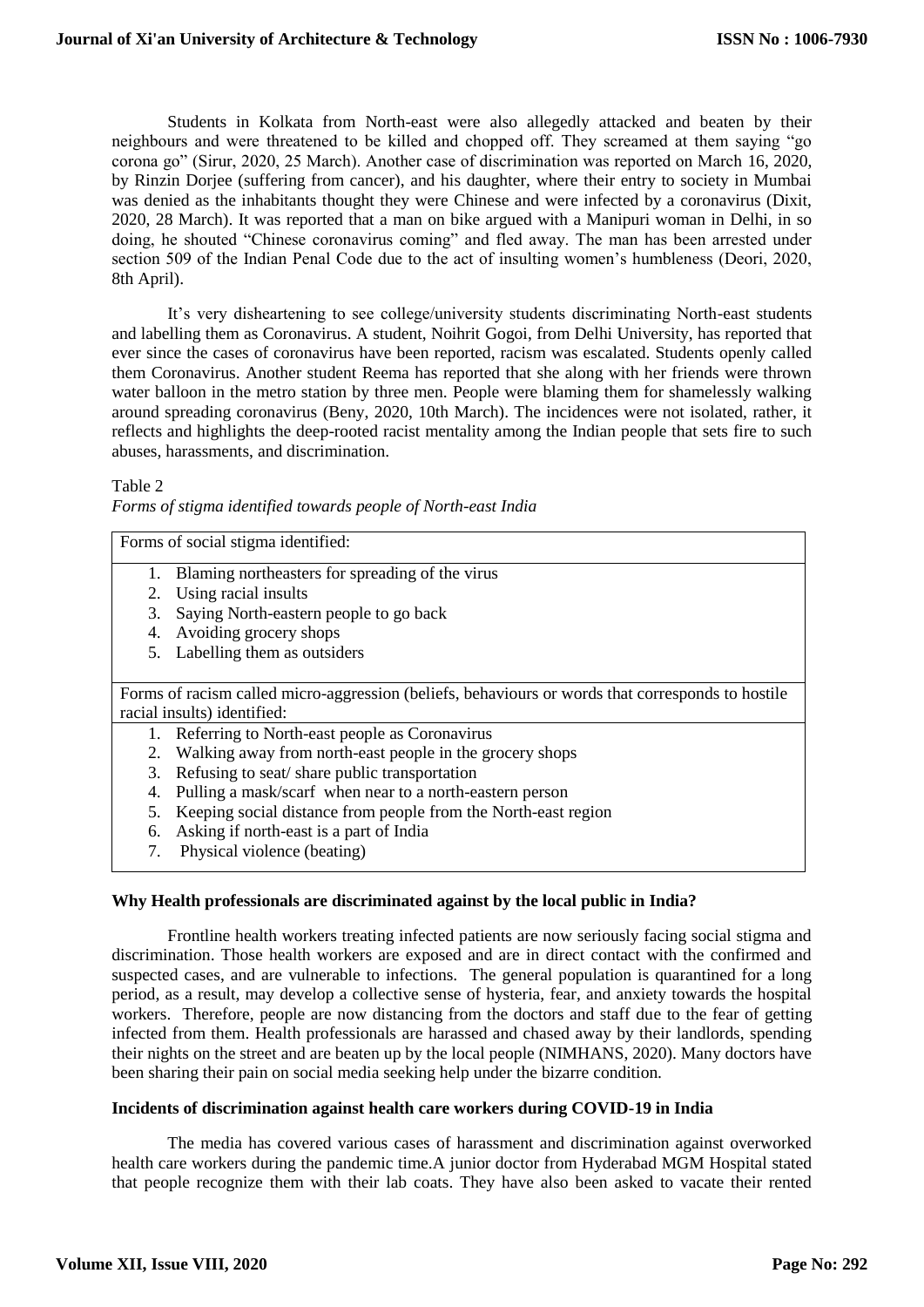house as their landlords believed that they would make others staying the house more vulnerable to COVID-19. They were abused by names such as dirty and had to stay on the roads. Moreover, in West Bengal, the Federation of Resident Doctors Association wrote to the Indian Health Ministry on the 24th of March seeking protection and safety. Several health workers from AIIMS have reported severe harassment from neighbours, forcing them to seek interventions. Physical violence has also been reported against the doctors. On the 24th of March, a doctor from Mamata Medical College from Telangana's Khammam was assaulted by the police for stepping out during the ongoing pandemic (Sharma, 2020, 25th March).

Health workers being pelted with stones and chased away in the Indore; Madhya Pradesh is gathering massive attention. Five health workers, who went for the purpose of screening of COVID-19 suffered an injury. The president of the progressive Medios and scientists' forum had stated that violent attacks towards the health workers are heights of madness. It breaks the confidence and puts the doctors in doubt if people are worthy of their efforts (Kapoor, 2020, 3rd April).

In the city of Bangalore, health workers were attacked while checking people from door to door for symptoms. In Bhopal, doctors returning from their shifts were accused to spread the disease by the policeman and were beaten by batons. In New Delhi, doctors were assaulted by the shopkeepers and were chased away. The doctors who rented apartments, the owners cut off the electricity, followed by water supply, and finally asked to leave the house (Altstedter et al., 2020, 14th April).

# Table 3 *Forms of stigma identified towards health workers*

Forms of social stigma identified:

- 1. Blaming doctors for spreading of the virus
- 2. Asking the doctors to vacate the rented apartments
- 3. Walking away from the doctors
- 4. Not allowing the doctors to enter their homes
- 5. Keeping social distance from health workers
- 6. Physical violence (beating, and pelting stones)
- 7. Using insults such as dirt
- 8. Cutting off electricity and water supply
- 9. Chasing doctors away from the market

### **The impacts of stigmatization of people in India**

It is very crucial to understand that social stigma and discrimination destabilizes and challenges social cohesiveness, thereby, prompting feelings of shame, hopelessness, and social isolation from the group. It has the capacity to contribute to a condition where the virus is more likely to spread, rather than folding up, resulting in a more serious outbreak of the disease (WHO, 2020). Potential carriers among the discriminated people from the North-east region, as reported are denied on a regular basis to access housing and food, owing to which they may spend most of their time searching for essential supplies instead of self-quarantine. This might possibly lead to increase the contact with others, consequently, multiplying the number of affected cases (He et al., 2020).

People from North-east people are the vulnerable group facing Social/Racial Stigma during COVID-19. The general public is so far not aware of the hazardous factors that could be developed due to discrimination against the north-east people. They might be at a risk to develop psychological and physical health problems since social stigma might possibly result in the following symptoms: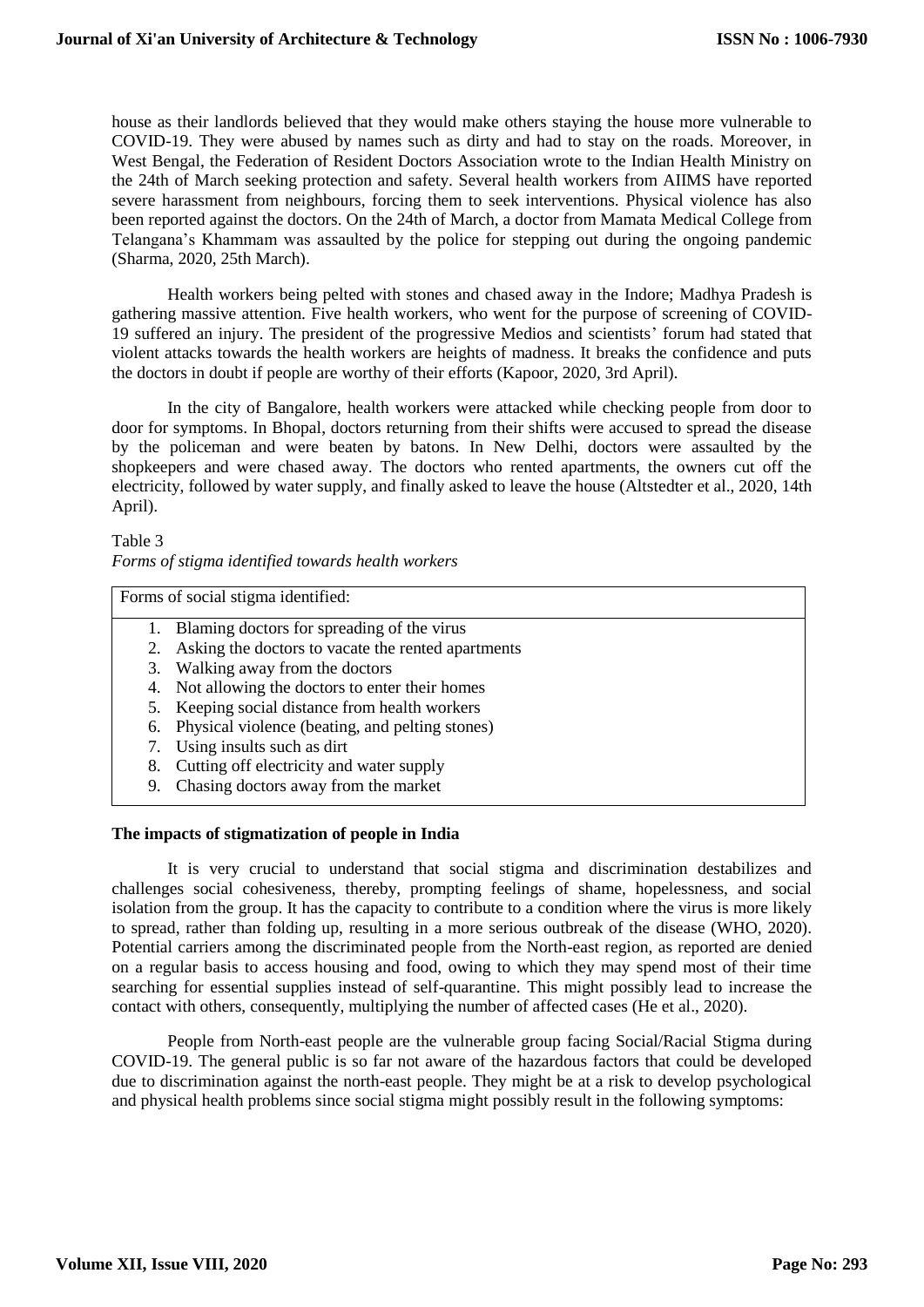# Table 4

*Psychological and physical impacts on people from the North-east region of India*

| PSYCHOLOGICAL AND PHYSICAL IMPACT                                                                 |  |  |  |  |  |
|---------------------------------------------------------------------------------------------------|--|--|--|--|--|
| (Becares et al., 2009; WHO, 2020; Rajkumar, 2020; He et al., 2020)                                |  |  |  |  |  |
| Compel people to hide the symptoms of illness to stay away from discrimination.<br>1.             |  |  |  |  |  |
| Reduce guts to ask for help or seek health care immediately, and reduce adherence to health<br>2. |  |  |  |  |  |
| care recommendation making it harder for authority to control the disease.                        |  |  |  |  |  |
| Dishearten people to adopt healthy behaviour.<br>3.                                               |  |  |  |  |  |
| Ending up by developing other mental health issues such as depression, anxiety, loneliness,<br>4. |  |  |  |  |  |
| and self-harm.                                                                                    |  |  |  |  |  |
| Increase aggressive or violent behaviour towards the general public.<br>5.                        |  |  |  |  |  |
| 6. Lead to loss of self-esteem.                                                                   |  |  |  |  |  |
| Increase the pre-existing psychiatric illness<br>7.                                               |  |  |  |  |  |
| Induce fear of being targeted with discrimination and this leads to chronic stress.<br>8.         |  |  |  |  |  |
| 9. Can use negative coping mechanism by relying on substance use (alcohol, smoking, or other      |  |  |  |  |  |
| pharmaceutical drugs)                                                                             |  |  |  |  |  |
| 10. Higher levels of biological dysregulation measured by stress hormones (cortisol,              |  |  |  |  |  |
| epinephrine, and nor-epinephrine)                                                                 |  |  |  |  |  |
| 11. Disturbance in sleep and food intake.                                                         |  |  |  |  |  |
| 12. Develop somatic symptoms                                                                      |  |  |  |  |  |
| 13. The fluctuation of systolic and diastolic blood pressure,                                     |  |  |  |  |  |
| 14. Instability in body weight                                                                    |  |  |  |  |  |
| 15. Stress might weaken immune system encouraging for the development of the contagious           |  |  |  |  |  |
| disease (COVID-19)                                                                                |  |  |  |  |  |
| 16. Escape from the hospitals as previously occurred during Ebola, SARS.                          |  |  |  |  |  |
|                                                                                                   |  |  |  |  |  |

The additional stress due to the fear of labelling, and stigmatization, in spite of the hard work and effort, has potentially impeded the physical and mental health among the health workers. They may suffer from various symptoms such as:

### Table 5

*Psychological and physical impacts on health workers of India*

### PSYCHOLOGICAL AND PHYSICAL IMPACT

- (Wei, 2020; Altstedter et al, 2020, 14<sup>th</sup> April; Rana et al., 2020)
- 1. Workers suffer from worry, stress, fear, helplessness, depressive symptoms, and trauma.
- 2. Families may pressurise to leave the job.
- 3. Health workers may lose confidence in their abilities.
- 4. Frontline workers may be de-motivated to carry their responsibilities.
- 5. Sleep disturbance, and other physical problems due to injuries.
- 6. Frustration, helplessness and adjustment challenges among the workers.
- 7. Stigmatization may hold them back from seeking counselling and intervention.
- 8. More increase of psychological distress among the health workers family members.
- 9. Such actions might be disheartening and can destroy the morale and spirit of the frontline workers.

### **Strategies to reduce discrimination and negative attitude**

#### **Discrimination and Education**

*"We recognize that education at all levels and all ages, including within the family, in particular human rights education, is a key to changing attitudes and behaviour based on racism, racial discrimination, xenophobia, and related intolerance and to promoting tolerance and respect for*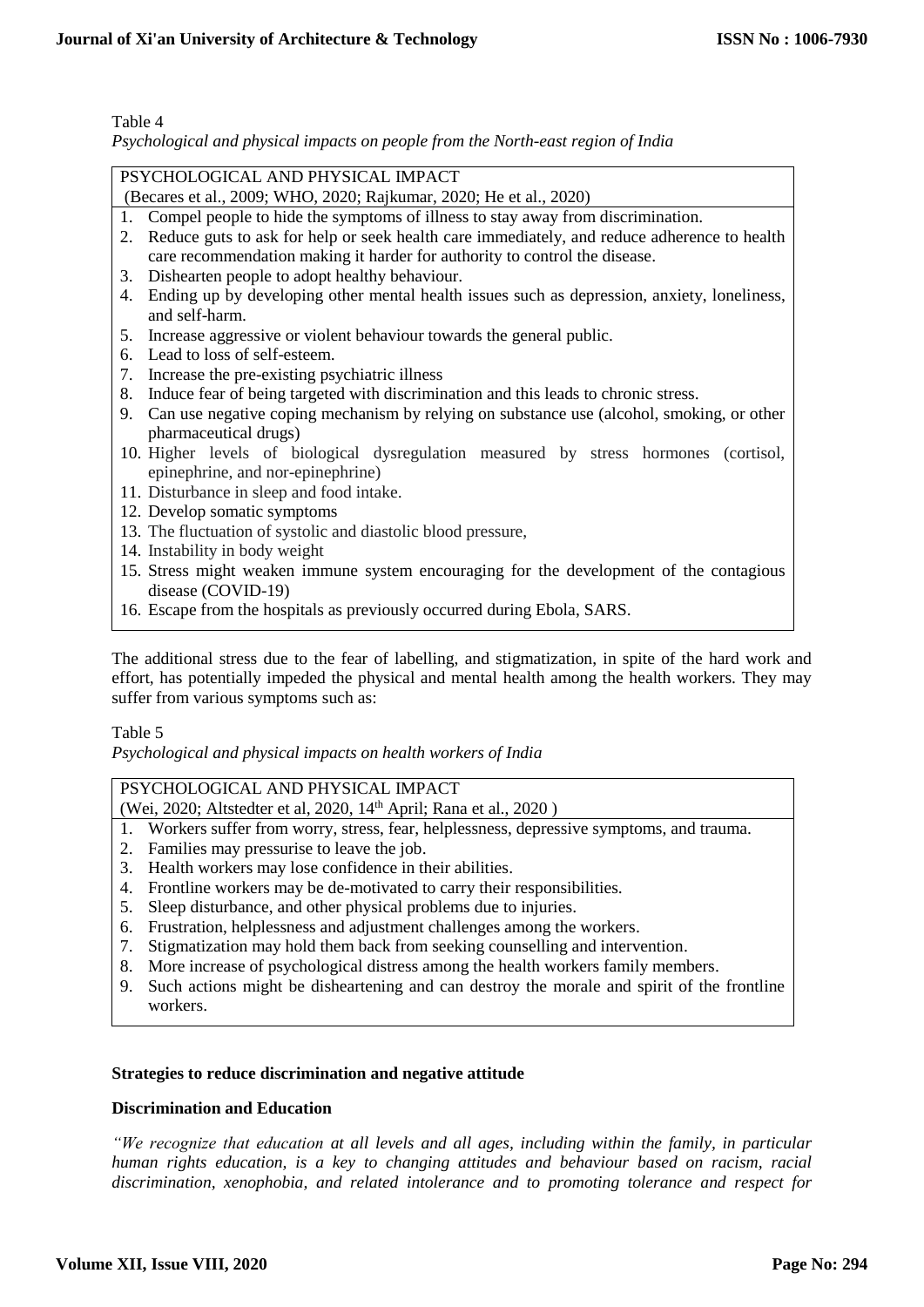*diversity in societies; we further affirm that such education is a determining factor in the promotion, dissemination, and protection of the democratic values of justice and equity, which are essential to prevent and combat the spread of racism, racial discrimination, xenophobia, and related intolerance". (Durban Declaration, para. 95)*

Stigma heightens due to insufficient knowledge, about its origin, transmission, treatment, and prevention. Since mass media have long been documented as a powerful force for shaping our experiences in the world, it can help to spread accurate community-based information to a large population at a low cost. WHO has launched the WHO Information Network for Epidemics (EPI-WIN), to combat misinformation, by partnering with tech companies such as Facebook, Google, Twitter, Pinterest, and online influencers. This would facilitate in promoting the right information reducing social stigma and discrimination due to COVID-19. Moreover, adverse action would be taken against "hate speech" by removing the content, restricting its reach, and blocking the account of the person (WHO, 2020).

Therefore, health education is the key to reduce stigmatization. An interactive program with the local population to explain the key features of COVID-19 (such as the history of the infection, detection of the vulnerable group, personal protection, and social stigmatization) should be initiated by the inhabitants of various states in Indian to address the misunderstandings and change the dangerous behaviours adopted by the public. The professional and experts should initiate with a short briefing followed by a question/ answer session, where every citizen could raise questions regarding clarification. However, such kind of approach has been kicked off by a small Italian town of Trinitad'Agultu e Vignola in Northern Sardinia (Sotgiu et al., 2020).

World Health Organization (2015) had introduced guidelines to reduce stigma and the negative impacts such as fear and anger towards people or certain regions, during the outbreak of the Zika virus stating that when an outbreak occurs it can affect everyone regardless of who they are and where they are from. Yet India is fighting and struggling against stigma-related factors. WHO has declared certain behaviours to be adopted to reduce stigma such as (a) to avoid talking about the disease or use Wuhan virus/Chinese virus, (b) Social distancing not be confused with social discrimination, and treat everyone with equal status, (c) misconceptions to be corrected and discourage false propagation, (d) communication, support and encouragement to be offered to the frontline health workers.

It is also important to amplify the voices and stories of the people who have been experiencing the virus and supporting the loved ones. An initiative of the 'hero campaign' could be implemented to honour the caretakers and health workers. However, the government took initiatives to applaud the frontline health workers, by soliciting people from all over the states in India to pour tributes through standing ovations from windows and balconies and light up candles to honour them (WHO, 2020). Moreover, the caller tune of the cell phone that has been replaced by the coronavirus ringtone is constantly reminding people to be aware of and bring to an end to the discriminating behaviours against people and health workers who are working as a shield for the local population.

#### **Discrimination and Rationalizing fear**

Reducing fear would encourage bringing an end to discrimination. Therefore, it is crucial to take into consideration the types of photos being used to communicate stories, messages, and advice related to coronavirus, thereby avoiding photos that could reinforce discrimination. Moreover, it is essential to avoid using languages that may trigger fear-based responses.This means people should focus on delivering facts and coherent information about coronavirus to keep themselves and loved ones healthy and safe (Public Health Institute, 2020).

#### **Discrimination and Legal action**

The police force is taking strict actions by arresting people for racist attacks. According to a report, the Delhi police have arrested a 40 years old man for abusing a North-east girl and calling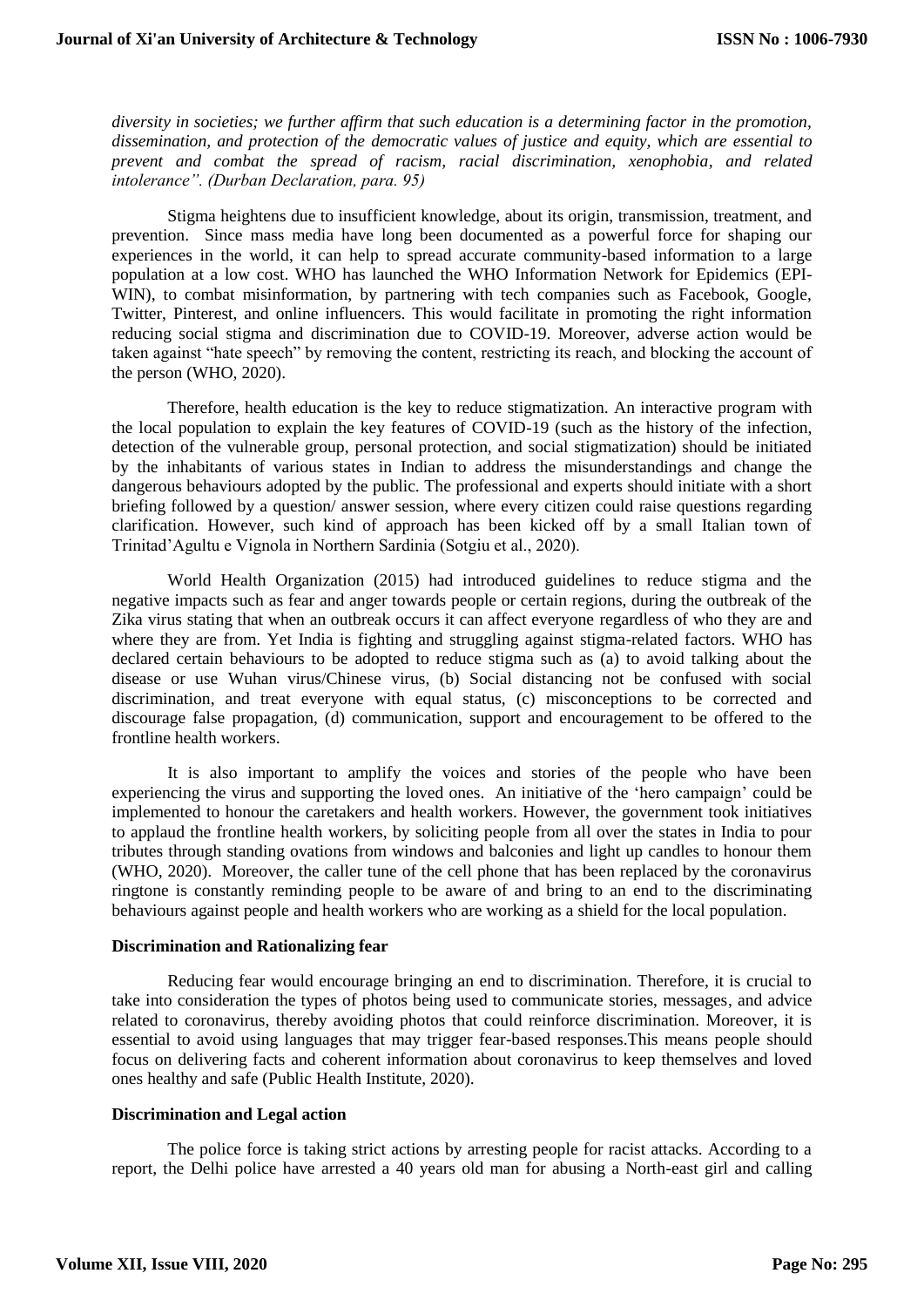"Coronavirus" under section 509 (outraging modesty of a woman) of Indian Penal Court (Krishna, 2020, 25th March). On April 15th, the CM (Mr. Yogi Adityanath) has ordered the police to arrest the people who attacked the team of doctors, under the National Security Act. A total of 17 persons were arrested for pelting stone. The government has given the power to Zonal deputy commissioners to take strict penalty actions against the landlords who have been forcing the doctors and people from north--east India to vacate their residence (Ravi, 2020, 16th April).

#### **Discrimination and Psychological intervention**

Moreover, stigmatized people should not keep themselves isolated but should speak out about it. Since the family is the biggest pillar of support, family members or friends can help them if they are aware of their mental condition. It is crucial to reach out to people they can trust for the compassion, support, and understanding that they need (NIMHANS, 2020).

For the health worker and staff working under the intense stress adaptation model act as an early intervention. Health workers addressing their mental health issues can help them better fight the pandemic (Banerjee, 2020). Online and electronic medical advice could reduce the pressure to handle stigma and discrimination related issues. Moreover, the discriminated north-east people could be given online tele-counselling for the purpose of catharsis and support. It is essential to make the discriminated people recognize that the consequences are due to lack of knowledge and information among the general public, in so doing it would facilitate them to realize that the blunder is not because of them (Rana et al., 2020). Additionally, the mental health practitioners and social workers also need to deliver early interventions to the family members of the discriminated and excluded people of society.

The process of discrimination and social identity threat has several consequences for any disadvantaged group. Experience of devaluation based on groups leads to health inequalities by affecting areas such as stress, health care, and health behaviour. Firstly, the stigmatized group experiences discrimination. This leads to heightened stress that negatively affects their health. Secondly, discrimination triggers unhealthy behaviours to cope such as smoking, drinking, binge eating, which negatively affects health. Thirdly, social biases can affect the quality of health care that the members might receive during the pandemic (less time spent with the patients, not getting appropriate treatment, miscommunication) (Major et al., 2013). Therefore, improving affect, behaviour, and cognition reduces intergroup conflict, and reduce health inequalities.

Cognitive Behaviour Therapy (CBT) can be used to reduce prejudice and discrimination (Birtel& Crisp, 2015). For example, negative events "encountering a health worker"can lead to irrational thinking "they can spread the virus" that in-turn could evoke negative affectivity "fear and anxiety" and behaviour "withdrawal and avoidance" among the people. In this situation,CBT breaks the cycle of negative thoughts, feelings, and behaviour, and assists in reinterpreting the event.

Mental imagery is the practice of "seeing things with the mind's eye and hearing with the mind's ear" (Kosslyn et al., 2001). This intervention can strengthen promoting tolerance and reduce inequality as well as discrimination. Imagining positive intergroup contact can reduce intergroup attitudes, which could be exercised as a multicultural approach and anti-racist approach (Dei, 1996).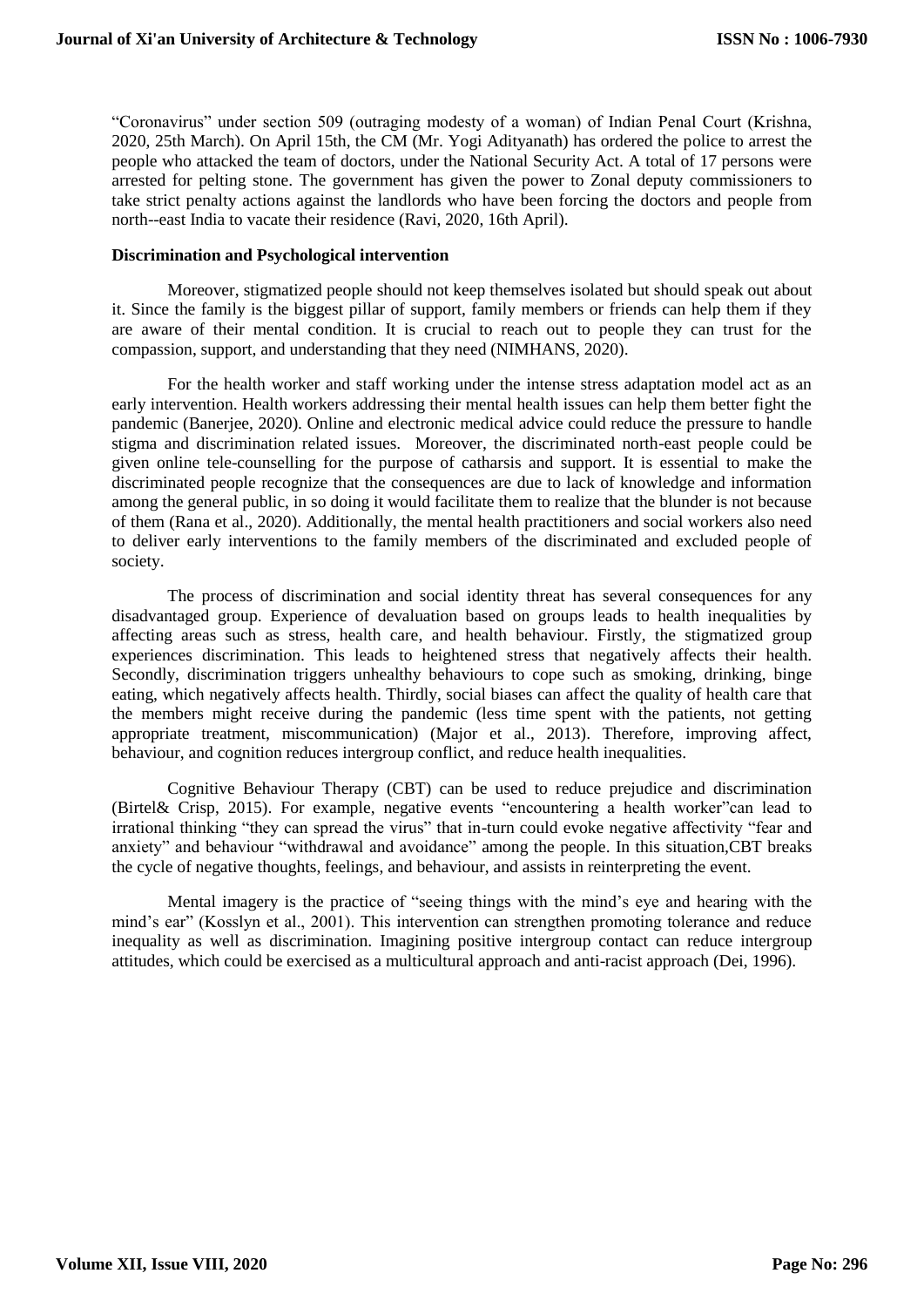

Figure 1: *A cognitive-behavioural model of social change (Birtel& Crisp, 2015)*

# **Conclusion**

In this aggressive stream of fear and anxiety, it is often unaffordable to separate as well as isolate people through xenophobia. On the other hand, steps are required to make certain that stigmatizing behaviours are strongly discouraged. It is the responsibility of every single individual to support one other, have compassion for each one, and promote a healthier society. Those with the loudest voice i.e. the government and media must speak their mind to express disapproval for these inhuman actions. They must realize and comprehend their sense of duty to edify the public, shelter the vulnerable, and hold people accountable for stigma and discrimination. By staying noiseless, we actually allow xenophobic and racist attacks to damage our society, the ramification of which will likely to persevere beyond the global pandemic.

# **References**

- Altstedter, A.,Shrivastava, B., & Pandya, D. (2020, 14<sup>th</sup> April). Doctors, hospital workers are fighting abuse and violence as virus stigma, panic grows, The Print. Retrieved from [https://theprint.in/india/doctors-hospital-workers-are-also-fighting-abuse-and](https://theprint.in/india/doctors-hospital-workers-are-also-fighting-abuse-and-violence-as-virus-stigma-panic-grows/401144/)[violence-as-virus-stigma-panic-grows/401144/](https://theprint.in/india/doctors-hospital-workers-are-also-fighting-abuse-and-violence-as-virus-stigma-panic-grows/401144/)
- Banerjee, D. (2020). The COVID-19 outbreak: Crucial role psychiatrists can play. *Asian Journal of Psychiatry,* 102014. doi[:10.1016/j.ajp.2020.102014](https://doi.org/10.1016/j.ajp.2020.102014)
- Baruah, S. (2007). *Durable Disorder: Understanding the Politics of North-east India*. New Delhi: Oxford University Press.
- Becares, L., Stafford, M., &Nazroo, J. (2009). Fear of racism, employment and expected organizational racism: their association with health. *European Journal of Public Health, 19*(5), 504-10. doi: 10.1093/eurpub/ckp071
- Benu, P. (2020, 10<sup>th</sup> march). North East students in Delhi taunted, called Coronavirus because they 'look Chinese'. Edex live. Retrieved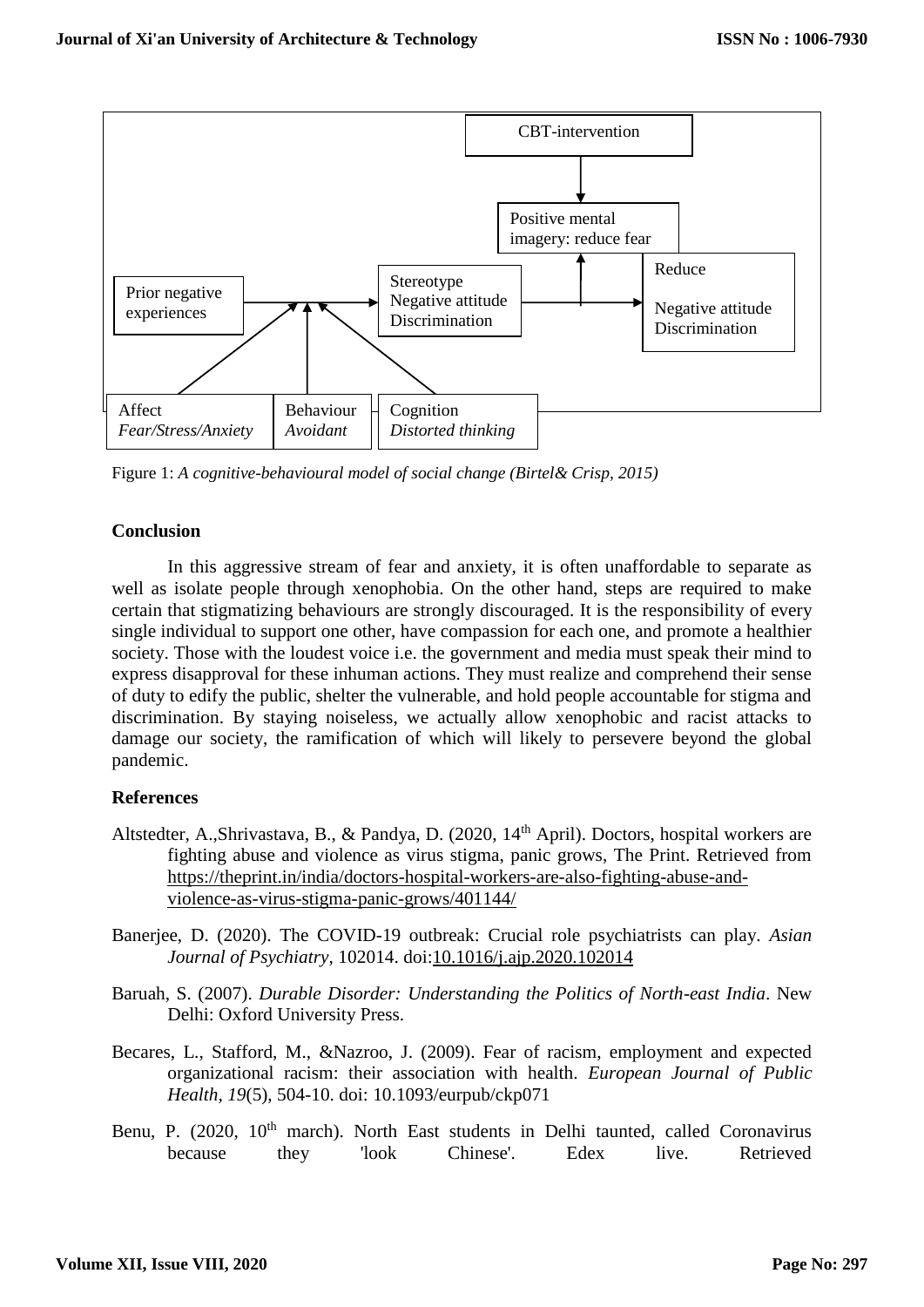fro[mhttps://www.edexlive.com/news/2020/mar/10/north-east-students-in-delhi](https://www.edexlive.com/news/2020/mar/10/north-east-students-in-delhi-taunted-called-coronavirus-because-they-look-chinese-10607.html)[taunted-called-coronavirus-because-they-look-chinese-10607.html](https://www.edexlive.com/news/2020/mar/10/north-east-students-in-delhi-taunted-called-coronavirus-because-they-look-chinese-10607.html)

- Bhaumik, S. (2009). *Troubled Periphery: Crisis of India's North East*. New Delhi: Sage Publications.
- Bhutia, D.C. (2020,  $1<sup>st</sup>$  April). India dealing with two pandemics: COVID-19 and racism, *Sikkim Chronicle.*Retrieved from [https://www.thesikkimchronicle.com/india-dealing](https://www.thesikkimchronicle.com/india-dealing-with-two-pandemics-covid-19-and-racism-2/)[with-two-pandemics-covid-19-and-racism-2/](https://www.thesikkimchronicle.com/india-dealing-with-two-pandemics-covid-19-and-racism-2/)
- Birtel, D.M., & Crisp, J.R. (2015). Psychotherapy and social change: Utilizing principles of cognitive behavioural therapy to help develop new prejudice-reduction interventions. *Frontiers in Psychology, 6*, 1771. doi: 10.3389/fpsyg.2015.01771.
- Dei, G.J.S. (1996). *Anti-Racism education: Theory and practice.* Halifax, Fernwood.
- Devakumar, D., Shannon, G., Bhopal, S. S., & Abubakar, I. (2020). Racism and discrimination in COVID-19 responses. *Lancet Publishing Group*, 395(10231), 1194- 1194. doi[:10.1016/S0140-6736\(20\)30792-3](https://doi.org/10.1016/S0140-6736(20)30792-3)
- Dixit. R. (2020, 28<sup>th</sup> March). Northeast people battle racism amid coronavirus pandemic, The week. [https://www.theweek.in/news/india/2020/03/28/coronavirus-pandemic-fuels](https://www.theweek.in/news/india/2020/03/28/coronavirus-pandemic-fuels-racism-against-northeast-people.html)[racism-against-northeast-people.html](https://www.theweek.in/news/india/2020/03/28/coronavirus-pandemic-fuels-racism-against-northeast-people.html)*[By Rekha Dixit](https://www.theweek.in/authors.Rekha.html)*
- Farmer, P. (2006). *AIDS and accusation: Haiti and the geography of Blame*. Berkeley: University of California Press.
- Gupta, R., Pal, K.S., & Pandey, G. (2020). A comprehensive analysis of COVID-19 outbreak situation in India. doi: https://doi.org/10.1101/2020.04.08.20058347
- Hazarika, S. (2011). *Strangers of the Mist: Tales of war and peace from India's Northeast*. New Delhi: Penguin Books.
- He, J., He, L., Zhou, W., Nie, X, & He, M. (2020). Discrimination and Social Exclusion in the Outbreak of COVID-19. *International Journal of Environmental Research and Public health, 17*(8), 2-4. doi: 10.3390/ijerph17082933.
- Jha, T. (2020, 24<sup>th</sup> March). Harassed and Ostracised: Racist Attacks Against Northeast Citizens on the Rise, Livewire. Retrieved from [https://livewire.thewire.in/health/harassed-and-ostracised-racist-attacks-against](https://livewire.thewire.in/health/harassed-and-ostracised-racist-attacks-against-northeast-citizens-on-the-rise/)[northeast-citizens-on-the-rise/](https://livewire.thewire.in/health/harassed-and-ostracised-racist-attacks-against-northeast-citizens-on-the-rise/)
- Johns Hopkins Bloomberg School of Public Health (2020). Discrimination attached to COVID-19 – US elected leaders and health officials. Center for Health Security.
- Kapoor, C. (2020, 3rd April). COVID-19: India's frontline heroes decry harassment. Retrieved from [https://www.aa.com.tr/en/asia-pacific/covid-19-indias-frontline](https://www.aa.com.tr/en/asia-pacific/covid-19-indias-frontline-heroes-decry-harassment/1791396)[heroes-decry-harassment/1791396](https://www.aa.com.tr/en/asia-pacific/covid-19-indias-frontline-heroes-decry-harassment/1791396)
- Kosslyn S.M., Ganis, G., Thompson, W.L. (2001). Neural foundation of imagery. *National Review of Neuroscience, 2*, 635-642. doi: 10.1038/35090055.
- Krishna, A. (2020, 25<sup>th</sup> March). Delhi: 40 yrs old man arrested for racist attack on North east girl, Republicworld.Com. retrieved from [https://www.republicworld.com/india-](https://www.republicworld.com/india-news/law-and-order/delhi-40-yr-old-man-arrested-for-racist-attack-on-north-east-girl.html)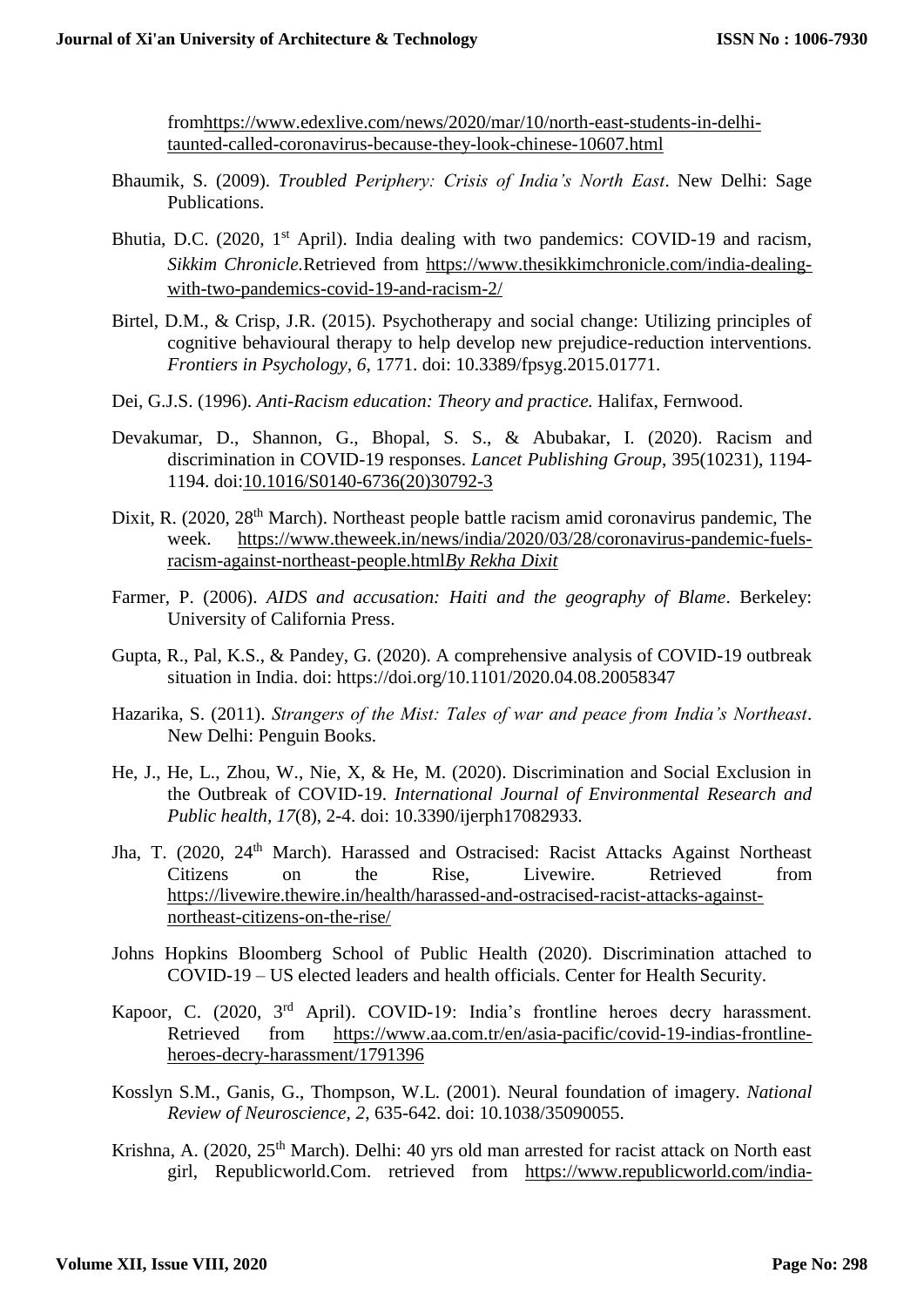[news/law-and-order/delhi-40-yr-old-man-arrested-for-racist-attack-on-north-east](https://www.republicworld.com/india-news/law-and-order/delhi-40-yr-old-man-arrested-for-racist-attack-on-north-east-girl.html)[girl.html](https://www.republicworld.com/india-news/law-and-order/delhi-40-yr-old-man-arrested-for-racist-attack-on-north-east-girl.html)

Krishnakumar, B., & Rana, S. (2020). COVID-19 in India: strategies to combat from combination threat of life and livelihood. *Journal of Microbiology, Immunology and Infection.* <https://doi.org/10.1016/j.jmii.2020.03.024>

Leavitt, J.W. (1996). *Typhoid Mary: captive to the public's health*. Boston: Beacon Press.

- Lieberman, M.D., Gaunt, R., Gilbert, D.T., & Trope, Y. (2002). Reflexion and refection: A social cognitive model neuroscience approach to attribution interference. In Zanna, M. P. (Ed.), *Advance in experimental social psychology*, San Diego, CA: Academic Press, 34, 199-249.
- Lin, C.Y. (2020). Social reaction towards the 2019 novel corona virus (COVID-19). *Social Health and Behaviour, 3*(1), 1-2.doi: 10.4103/SHB.SHB\_11\_20
- Major, B., Mendes, W.B., Dovidio, J.F. (2013). Intergroup relations and health disparities: A social psychological perspective. *Health Psychology, 32*, 514-524. doi: 10.1037/a0030358.
- Markel, H., & Stern, A.M. (2002). The foreignness of germs: the persistent association of immigrants and disease in American society. *Milbank Quarterly, 80*(4), 757-788. doi: [10.1111/1468-0009.00030](https://doi.org/10.1111/1468-0009.00030)
- National Institute of Mental Health & Neurosciences (NIMHANS) (2020). Mental Health in the times of COVID-19 Pandemic: Guidance for General Medical and Specialised Mental Health Care Settings. Retrieved from [http://nimhans.ac.in/wp](http://nimhans.ac.in/wp-content/uploads/2020/04/MentalHealthIssuesCOVID-19NIMHANS.pdf)[content/uploads/2020/04/MentalHealthIssuesCOVID-19NIMHANS.pdf](http://nimhans.ac.in/wp-content/uploads/2020/04/MentalHealthIssuesCOVID-19NIMHANS.pdf)
- Pryor, B.J., Reeder, D.G., Yeadon, C. &Hesson-McLnnis, M. (2004). A dual-process model of reaction to perceived stigma. *Journal of personality and Social Psychology, 87*(4), 436-452. doi[:10.1037/0022-3514.87.4.436](https://doi.org/10.1037/0022-3514.87.4.436)
- Pryor, J.B., & Reeder, G.D. (1993). *Collective and individual representations of HIV/AIDS stigma.* In J.B. Pryor & G.D. Reeder (Eds.), *The social psychology of HIV infection* (p. 263–286). Lawrence Erlbaum Associates, Inc.
- Public Health Institute (2020). COVID-19: Addressing discrimination and racism equity subcommittee: Local health department support guidance. Retrieved from [https://www.fammed.wisc.edu/files/webfm-uploads/documents/covid19/covid-19](https://www.fammed.wisc.edu/files/webfm-uploads/documents/covid19/covid-19-addressing-racism-discrimination.pdf) [addressing-racism-discrimination.pdf](https://www.fammed.wisc.edu/files/webfm-uploads/documents/covid19/covid-19-addressing-racism-discrimination.pdf)
- Rajkumar, P.R. (2020). COVID-19 and mental health: A review of the existing literature. *Asian Journal of Psychiatry*, *52*, 102066. doi: [10.1016/j.ajp.2020.102066](https://dx.doi.org/10.1016%2Fj.ajp.2020.102066)
- Rana, W., Mukhta, S., & Mukhtar, S. (2020). Mental health of medical workers in Pakistan during the pandemic COVID-19 outbreak. *Asian Journal of Psychiatry. 51*, 102080. doi[:10.1016/j.ajp.2020.102080](https://doi.org/10.1016/j.ajp.2020.102080)
- Ravi, R. (2020, 16<sup>th</sup> April). COVID-19: Stones pelted at duty doctors,cops in Moradabad, CM Yogi invokes NSA, The Logical India. Retrieved from [https://thelogicalindian.com/news/doctors-cops-attacked-in-moradabad-covid-19-](https://thelogicalindian.com/news/doctors-cops-attacked-in-moradabad-covid-19-20622) [20622](https://thelogicalindian.com/news/doctors-cops-attacked-in-moradabad-covid-19-20622)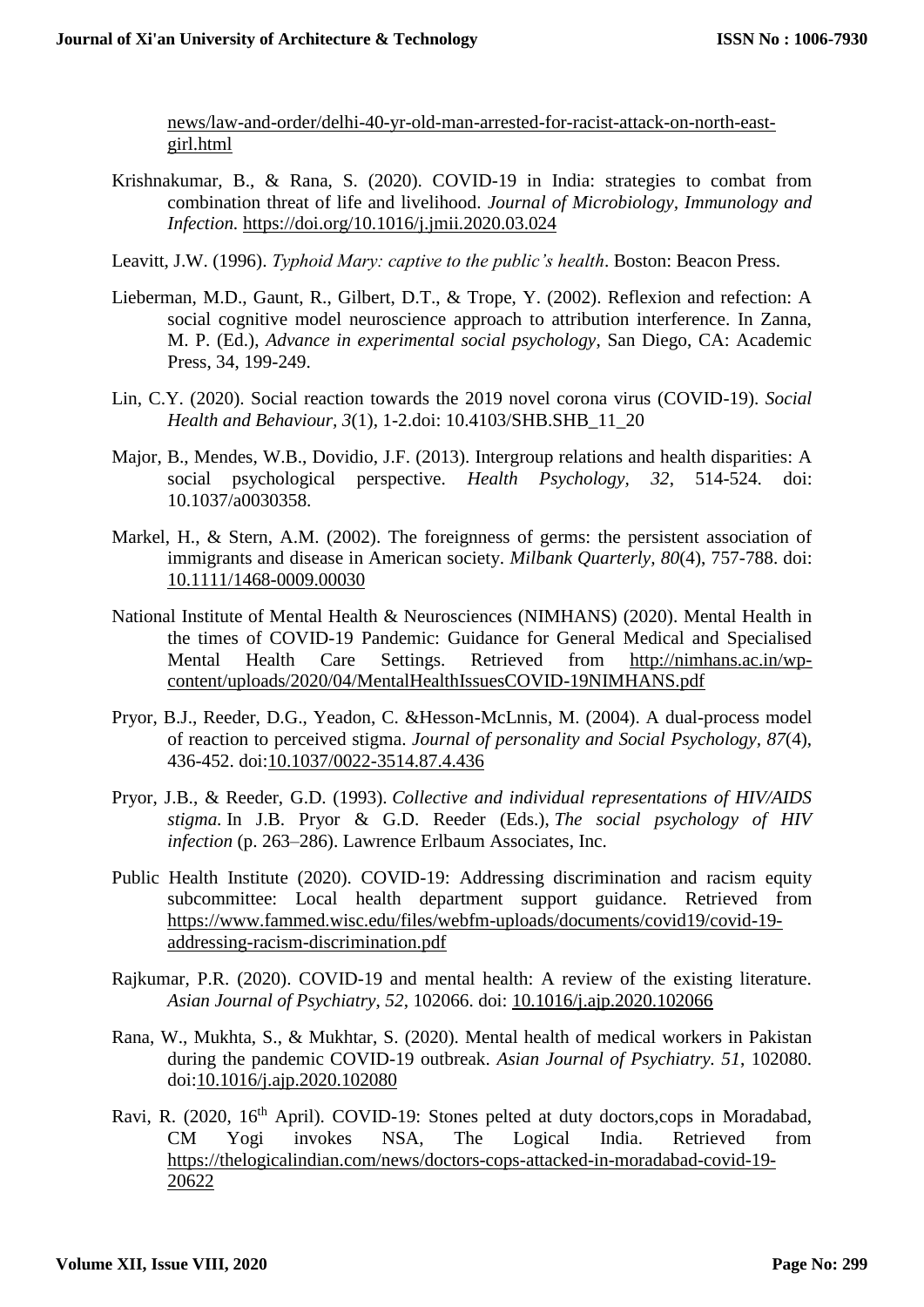- Ren, S.Y., Gao, R.D., & Chen, Y.L. (2020). Fear can be more harmful than the severe acute respiratory syndrome coronavirus 2 in controlling the corona virus disease 2019<br>epidemic. World Journal of Clinical Cases. 8(4). 652-657. epidemic. *World Journal of Clinical Cases, 8*(4), 652-657. doi: [10.12998/wjcc.v8.i4.652](https://dx.doi.org/10.12998%2Fwjcc.v8.i4.652)
- Samson, K. (2017). North-east and Chinky: Countenances of racism in India. *The Journal of Development Practice, 3,* 20-28[.https://core.ac.uk/download/pdf/267086657.pdf](https://core.ac.uk/download/pdf/267086657.pdf)
- Schoch-Spana, M, Bouri, N., Norwood, A., &Rambhia, K. (2009). Preliminary findings: Study of the impact of the 2009 H1N1 Influenza Pandemic on Latino Migrant Farm Workers in the U.S. *Center for Health Security*. http://www.upmcbiosecurity.org/website/focus/2009\_
- Schoch-Spana, M., Bouri, N., Rambhia, K.J., & Norwood, A. (2010). Stigma, health disparity and the 2009 H1N1 influenza pandemic: How to protect Latino farm workers in future health emergencies. *Biosecurity and Bioterrorism: Biodefense Strategy, Practice and Science, 8*(3), 243-254. doi: 10.1089/bsp.2010.0021.
- Sharma, N. (2020,  $25<sup>th</sup>$  March). Stigma: The other enemy India's overworked doctors fall in the battle against COVID-19, Quartz India. Retrieved from [https://qz.com/india/1824866/indian-doctors-fighting-coronavirus-now-face-social](https://qz.com/india/1824866/indian-doctors-fighting-coronavirus-now-face-social-stigma/)[stigma/](https://qz.com/india/1824866/indian-doctors-fighting-coronavirus-now-face-social-stigma/)
- Shigemura, J, Ursano, R.J., Morganstein, J.C., Kurosawa, M., &Benedek, D.M. (2020). Public responses to the novel 2019 coronavirus (2019-nCoV) in Japan: mental health consequences and target populations*. Psychiatry and Clinical Neuroscience*, *74*(4), 281-282.doi: <https://doi.org/10.1111/pcn.12988>
- Sirur, S. (2020, 25<sup>th</sup> March).Beaten, abused, spat on': People from Northeast endure racist slurs amid coronavirus panic, The Print. Retrieved fro[mhttps://theprint.in/india/beaten-abused-spat-on-people-from-northeast-endure](https://theprint.in/india/beaten-abused-spat-on-people-from-northeast-endure-racist-slurs-amid-coronavirus-panic/387716/)[racist-slurs-amid-coronavirus-panic/387716/](https://theprint.in/india/beaten-abused-spat-on-people-from-northeast-endure-racist-slurs-amid-coronavirus-panic/387716/)
- Social Stigma Associated with COVID 19 (2020). UNICEF, WHO, and IFRC. Retrieved on  $6<sup>th</sup>$ may from [https://www.unicef.org/documents/social-stigma-associated](https://www.unicef.org/documents/social-stigma-associated-coronavirus-disease-covid-19)[coronavirus-disease-covid-19](https://www.unicef.org/documents/social-stigma-associated-coronavirus-disease-covid-19)
- Sotgiu, G., Carta, G., Suelzu, D., Carta, D. &Migliori, B.G. (2020). How to demystic COVID-19 and reduce social stigma.
- The Right and Risk Analysis Group (RRAG),  $(2020, 26<sup>th</sup> March)$ . Corona virus pandemic: India's Mongoloid looking face upsurge of racism. Retrieved from [http://www.rightsrisks.org/by-country/india/coronavirus-pandemic-indias-mongoloid](http://www.rightsrisks.org/by-country/india/coronavirus-pandemic-indias-mongoloid-looking-people-face-upsurge-of-racism/)[looking-people-face-upsurge-of-racism/](http://www.rightsrisks.org/by-country/india/coronavirus-pandemic-indias-mongoloid-looking-people-face-upsurge-of-racism/)
- Thornicroft, G., Rose, D., Kassam, A., & Sartorius, N. (2007). Stigma, ignorance, prejudice or discrimination. *British Journal of Psychiatry, 190*, 192-193. doi: [10.1192/bjp.bp.106.025791](https://doi.org/10.1192/bjp.bp.106.025791)
- Thounaojam, S. (2012). A Preface to Racial Discourse in India North-east and Mainland.*Economic and Political Weekly, 47*(32), 10-13. Retrieved from <https://www.epw.in/journal/2012/32/commentary/preface-racial-discourse-india.html>